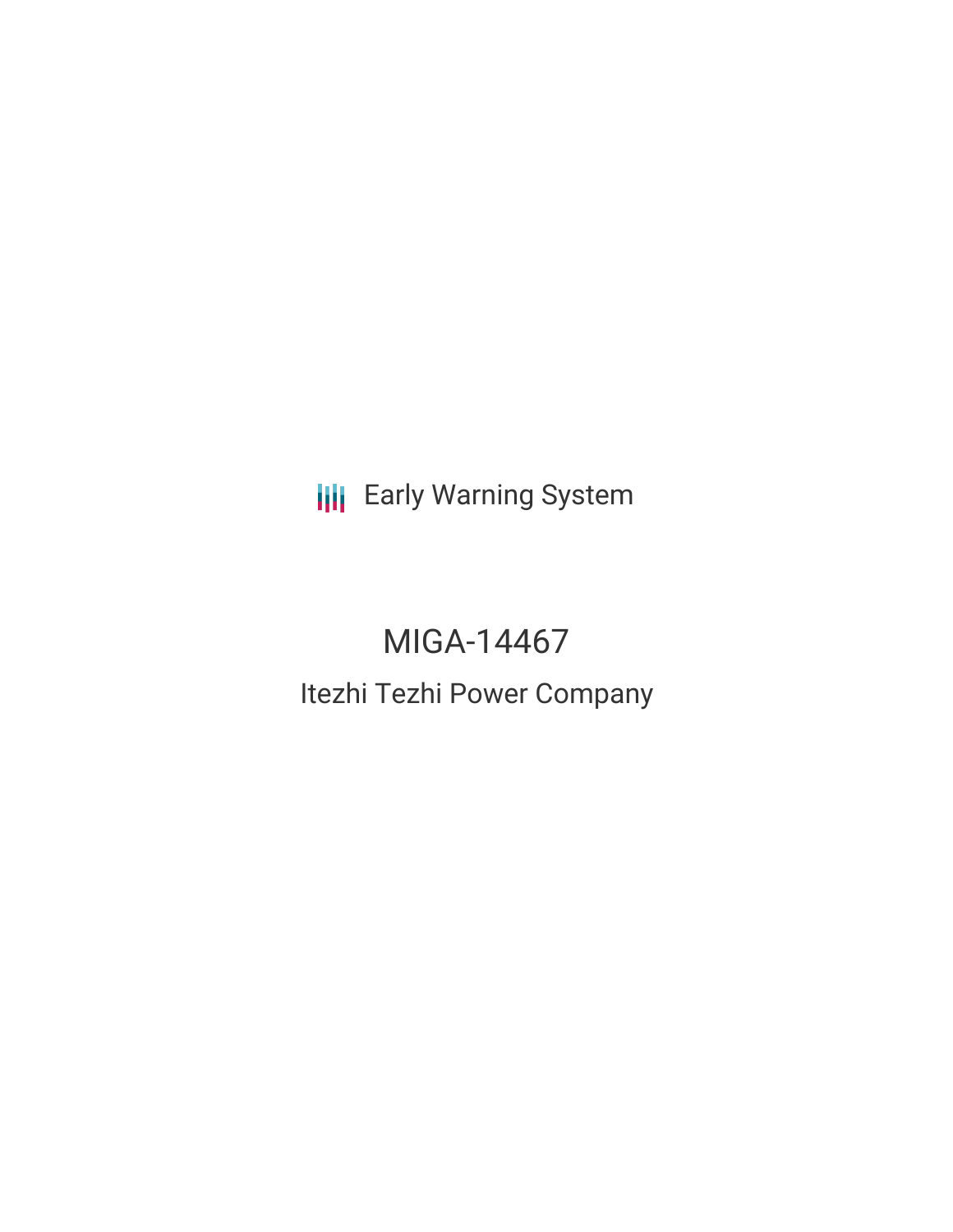

## **Quick Facts**

| <b>Countries</b>               | Zambia                                          |
|--------------------------------|-------------------------------------------------|
| <b>Financial Institutions</b>  | Multilateral Investment Guarantee Agency (MIGA) |
| <b>Status</b>                  | Active                                          |
| <b>Bank Risk Rating</b>        | B                                               |
| <b>Voting Date</b>             | 2016-09-22                                      |
| <b>Borrower</b>                | <b>Tata Power Company Limited</b>               |
| <b>Sectors</b>                 | Energy                                          |
| <b>Investment Amount (USD)</b> | $$36.68$ million                                |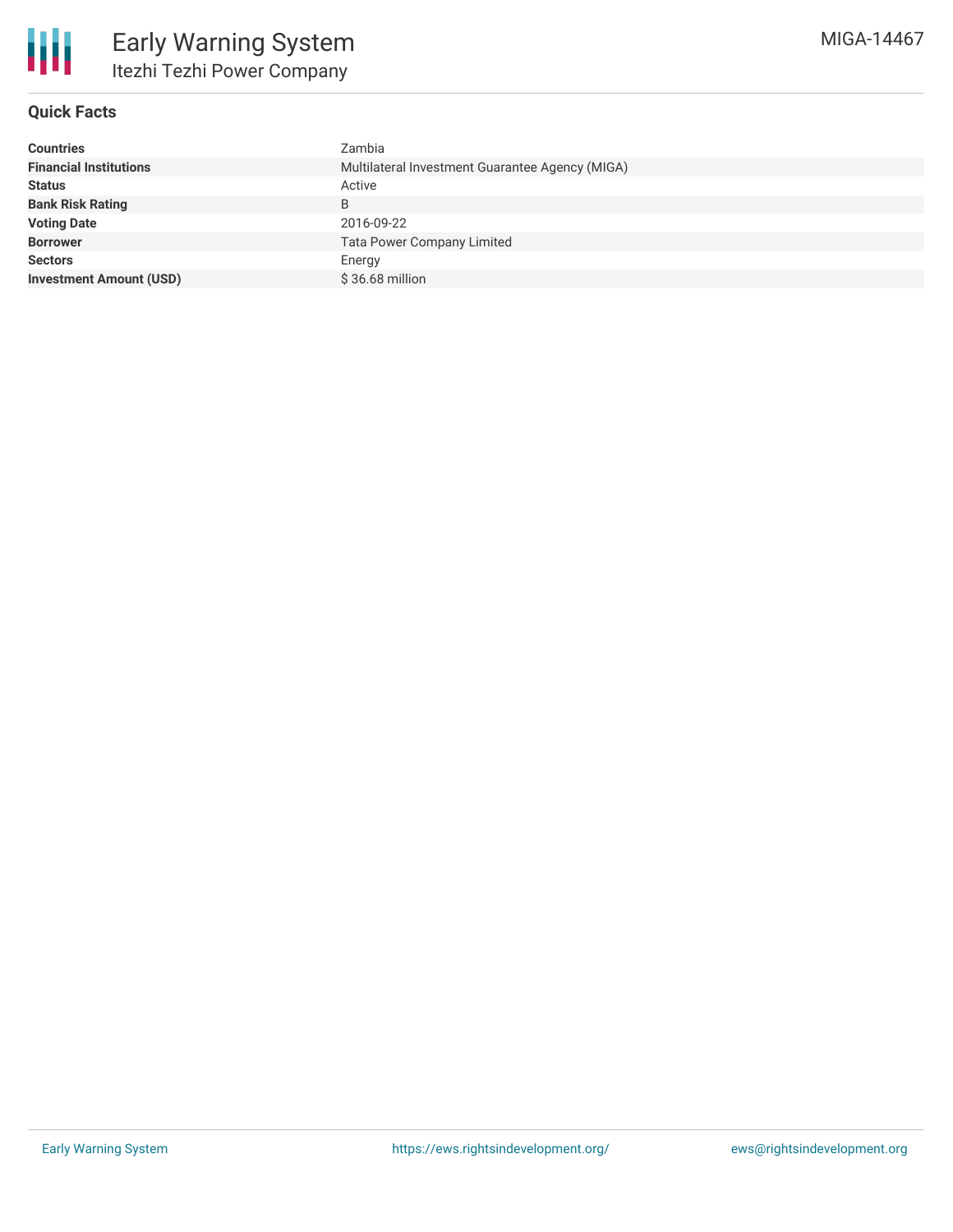

## **Project Description**

#### Project description

The proposed project consists of the development, construction and operation of a 120-megawatt hydropower station in Itezhi Tezhi, Zambia. The hydropower facility is situated on the Itezhi Tezhi dam along the Kafue River, and consists of a waterway tunnel, two 60-megawatt turbine generators, and interconnection facilities. The electricity generated from the plant is connected to an already existing transmission line to Lusaka. It covers equity investments by The Tata Power Company Limited into Itezhi Tezhi Power Corporation Limited ("ITPC"). The investor has applied for a MIGA guarantee of up to \$36.68 million for a period up to 20 years against the risk of expropriation; transfer restriction, breach of contract, and war and civil disturbance.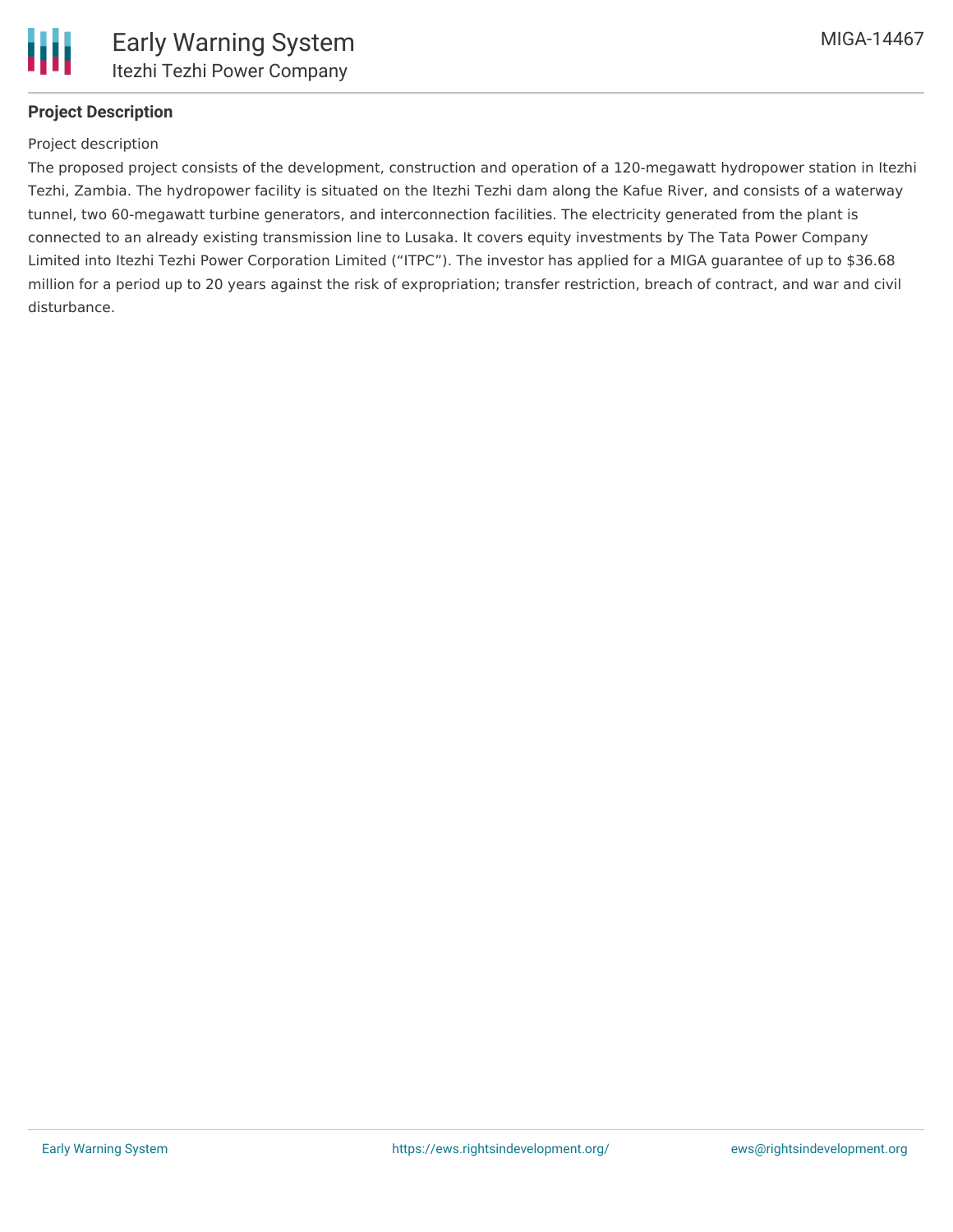

#### **Investment Description**

Multilateral Investment Guarantee Agency (MIGA)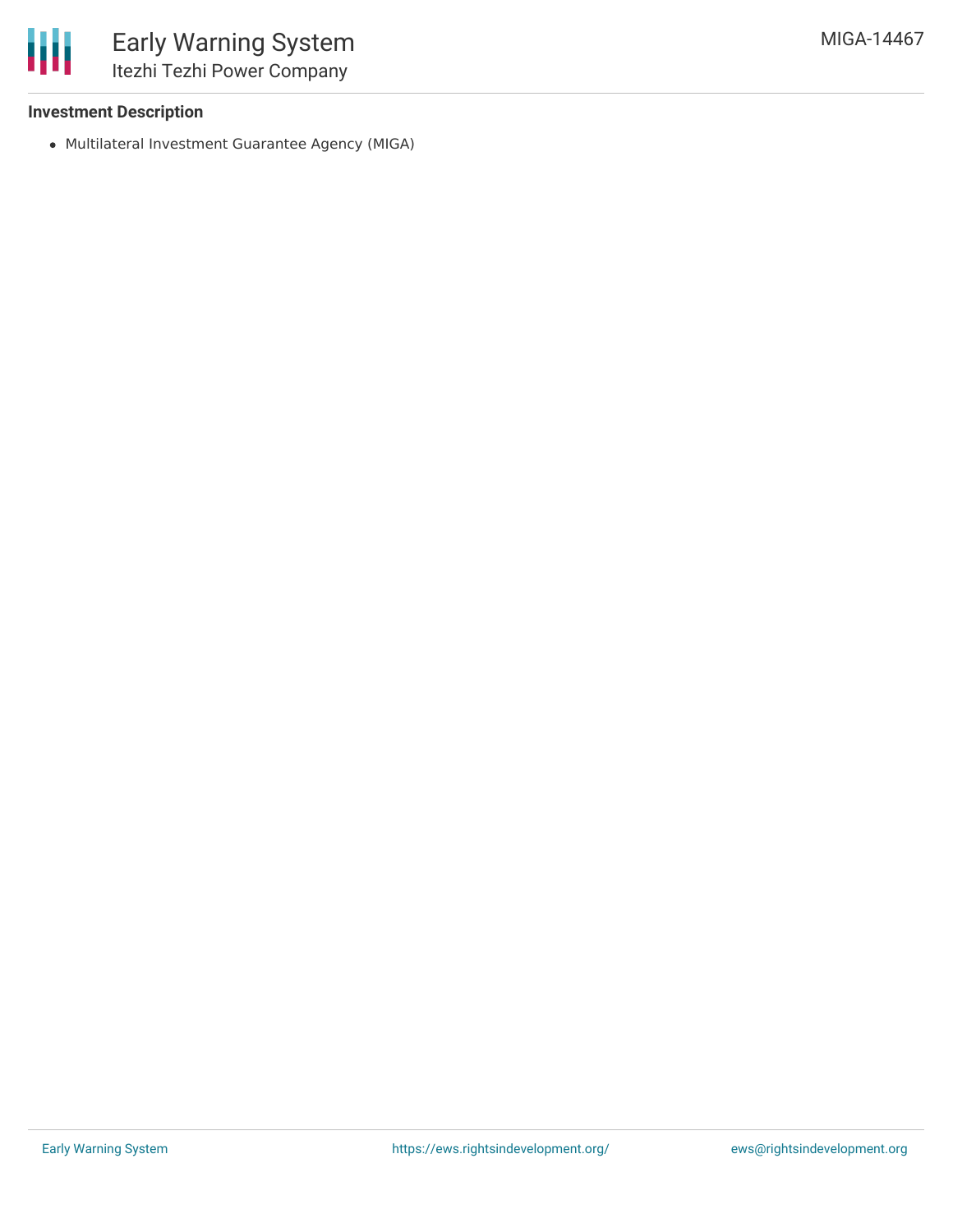## **Contact Information**

### ACCOUNTABILITY MECHANISM OF MIGA

The Compliance Advisor Ombudsman (CAO) is the independent complaint mechanism and fact-finding body for people who believe they are likely to be, or have been, adversely affected by an IFC or MIGA- financed project. If you submit a complaint to the CAO, they may assist you in resolving a dispute with the company and/or investigate to assess whether the IFC is following its own policies and procedures for preventing harm to people or the environment. If you want to submit a complaint electronically, you can email the CAO at CAO@worldbankgroup.org. You can learn more about the CAO and how to file a complaint at http://www.cao-ombudsman.org/